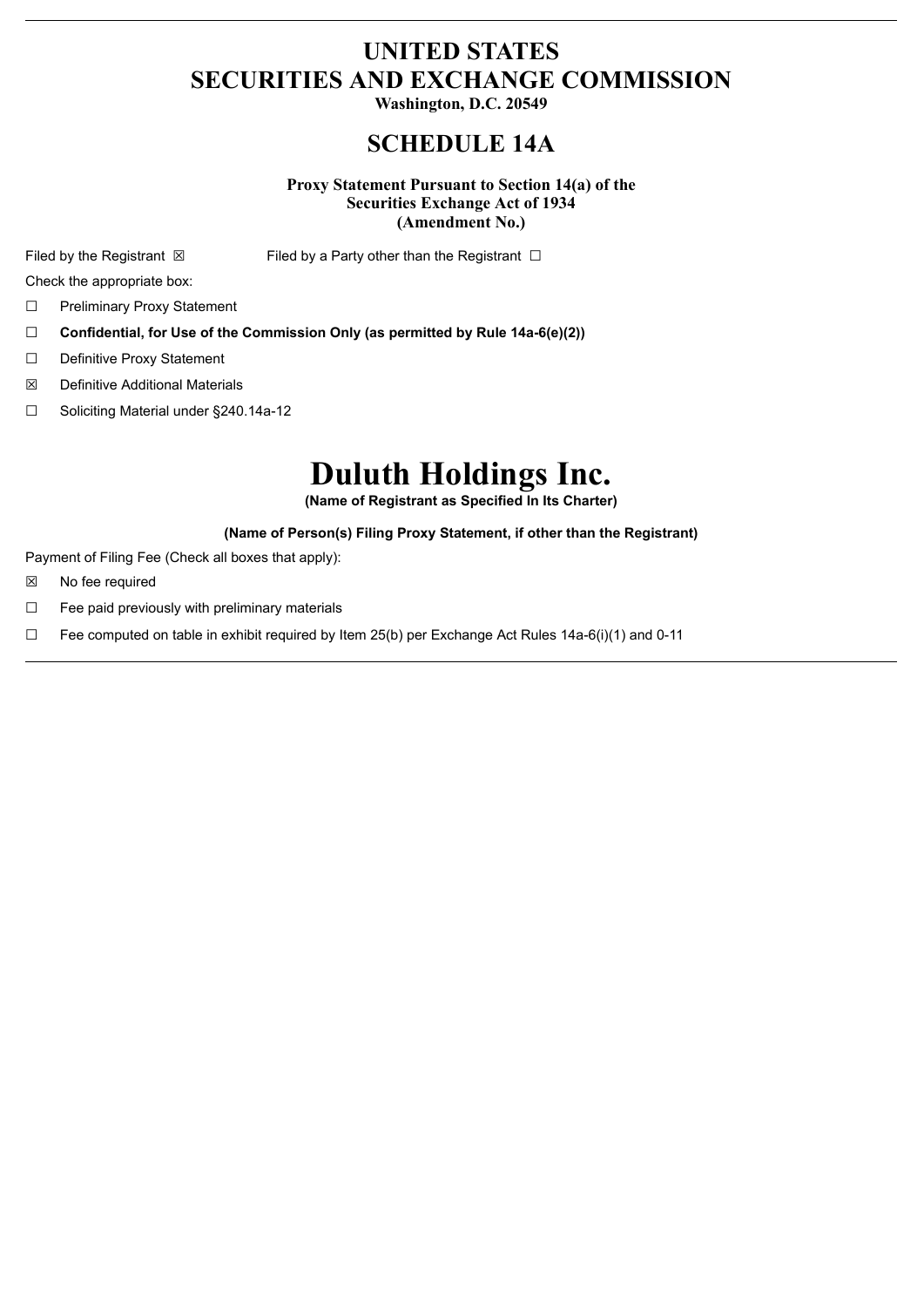

#### Important Notice Regarding the Availability of Proxy Materials for the Duluth Holdings Inc. Shareholder Meeting to be Held on May 26, 2022

Under Securities and Exchange Commission rules, you are receiving this notice that the proxy materials for the annual shareholders' meeting are available on the Internet. Follow the instructions below to view the materials and vote online or request a copy. The items to be voted on and location of the annual meeting are on the reverse side. Your vote is important!

This communication presents only an overview of the more complete proxy materials that are available to you on the Internet. We encourage you to access and review all of the important information contained in the proxy materials before voting. The 2022 Proxy Statement and Annual Report to shareholders are available at: www.envisionreports.com/DLTH

### www.envisionreports.com/DLTH



#### Easy Online Access - View your proxy materials and vote.

- Step 1: Go to www.envisionreports.com/DLTH
- Step 2: Click on Cast Your Vote or Request Materials.
- Step 3: Follow the instructions on the screen to log in.
- Step 4: Make your selections as instructed on each screen for your delivery preferences.
- Step 5: Vote your shares.

When you go online, you can also help the environment by consenting to receive electronic delivery of future materials.



Obtaining a Copy of the Proxy Materials - If you want to receive a copy of the proxy materials, you must request one. There is no charge to you for requesting a copy. Please make your request as instructed on the reverse side on or before May 16, 2022 to facilitate timely delivery.



**03M2W** 

 $2NOT$ 

COY

+